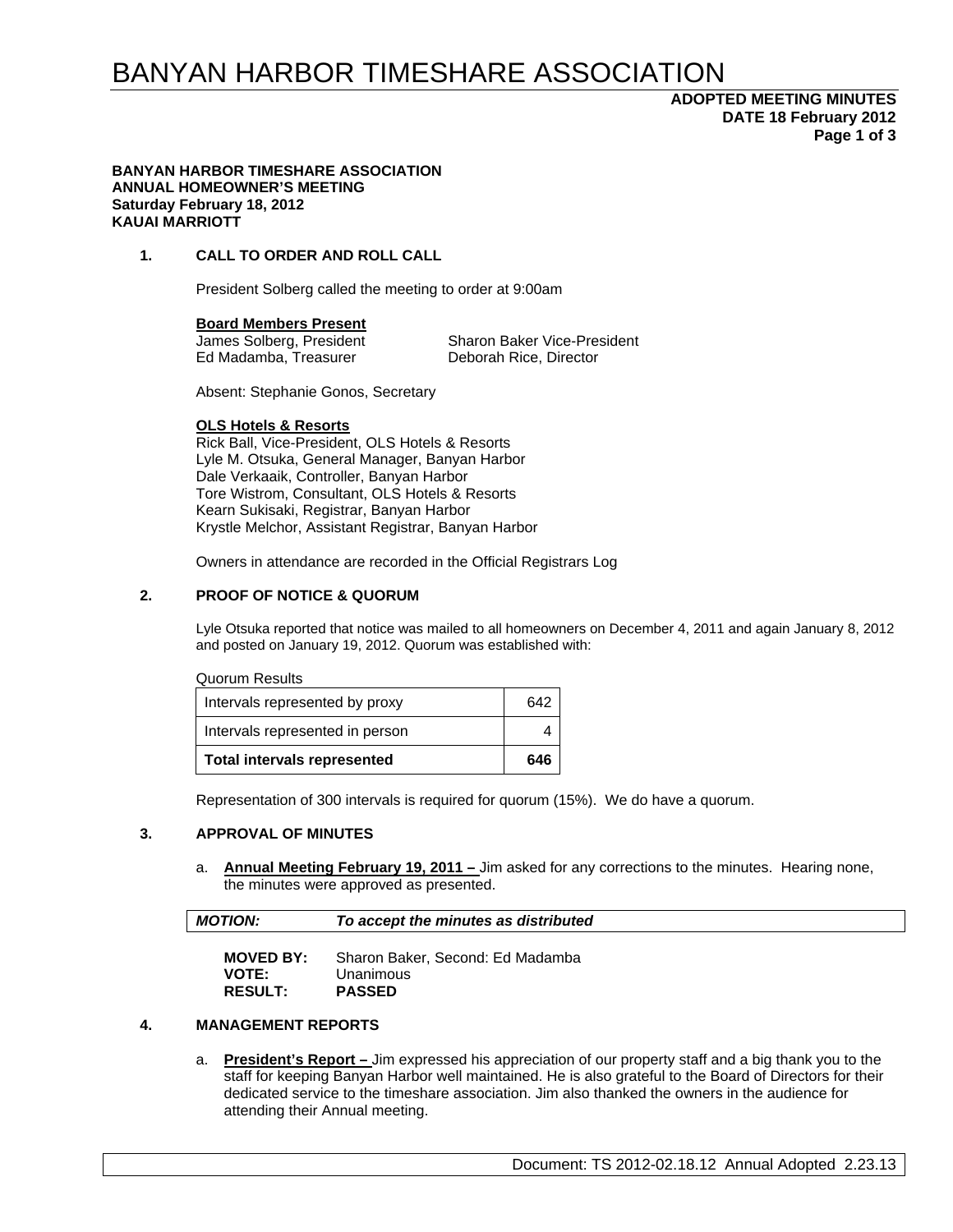# BANYAN HARBOR TIMESHARE ASSOCIATION

## **ADOPTED MEETING MINUTES DATE 18 February 2012 Page 2 of 3**

- b. **Treasurer's Report –** Ed Madamba referred to Rick Ball VP of OLS Hotels & Resorts, for the year end 2011 financial report. Rick reviewed the financial results through December 2011. Revenues yearto-date were behind budget by \$4,333 due to late fee income write off (previous years) for uncollected bad debts, which also contributed to expenses being unfavorable to budget along with utility fuel surcharges, resulting in a total net loss year-to-date of \$32,578. Jim also commented, we must clean up our past receivables and we also must continue to do what is needed to insure we maintain our units to be in the best shape possible.
- c. **Manager's Report** Lyle once again acknowledged our great team of Banyan Harbor associates. He also briefly updated the Board that Banyan Harbor lead OLS guest comment scores with a 96% 2011Year to Date score. We may not be a 5 star resort however we provide 10 star service. Lyle also reviewed the RCI Silver Crown status and also the retainment of the RCI Hospitality award. Lyle then briefly reviewed the distributed summary of projects completed during the 2011year.
- 5. **Budget 2011 –** Rick reviewed the approved 2012 budget which was also included in owner handouts at the door and mailed to owners with the January 2012 proxy mailing. Rick also reviewed the maintenance fee comparison hand out, which reflects that Banyan Harbor continues to have one of Kauai's most reasonable maintenance fees.

### **6. ELECTION**

a. **Nominations –** Jim reported that three Board positions are available. Jim read the names of each of the candidates who submitted their names for the available Board positions. They included Sharon Baker, Stephanie Gonos and James Solberg. Jim then asked (3 times, as required by State statues) if there were any nominations from the floor. Hearing none the following motion was made.

| <b>MOTION:</b>   | Move to close nominations.                                                                               |
|------------------|----------------------------------------------------------------------------------------------------------|
| <b>MOVED BY:</b> | Harry Baker, Second: Meryl Ferrari                                                                       |
| <b>VOTE:</b>     | Unanimous                                                                                                |
|                  | <b>RESULT:</b><br><b>PASSED</b>                                                                          |
| <b>MOTION:</b>   | Move to accept the slate of nominees Sharon Baker, Stephanie Gonos and James<br>Solberg, by acclamation. |
|                  |                                                                                                          |
| <b>MOVED BY:</b> | Penny Madamba, Second: Harry Baker                                                                       |
| <b>VOTE:</b>     | Unanimous                                                                                                |
| <b>RESULT:</b>   | <b>PASSED</b>                                                                                            |
| <b>MOTION:</b>   | To call for a unanimous vote of the slate of nominees Sharon Baker, Stephanie Gonos                      |
|                  | and James Solberg, by acclamation.                                                                       |
| <b>MOVED BY:</b> |                                                                                                          |
| <b>VOTE:</b>     | Penny Madamba, Second: Harry Baker<br>Unanimous                                                          |

### **7. OLD BUSINESS**

President Solberg asked the members if there was any old business that required discussion. Hearing none, he moved to the next agenda item.

their gratitude for the opportunity to serve the Association.